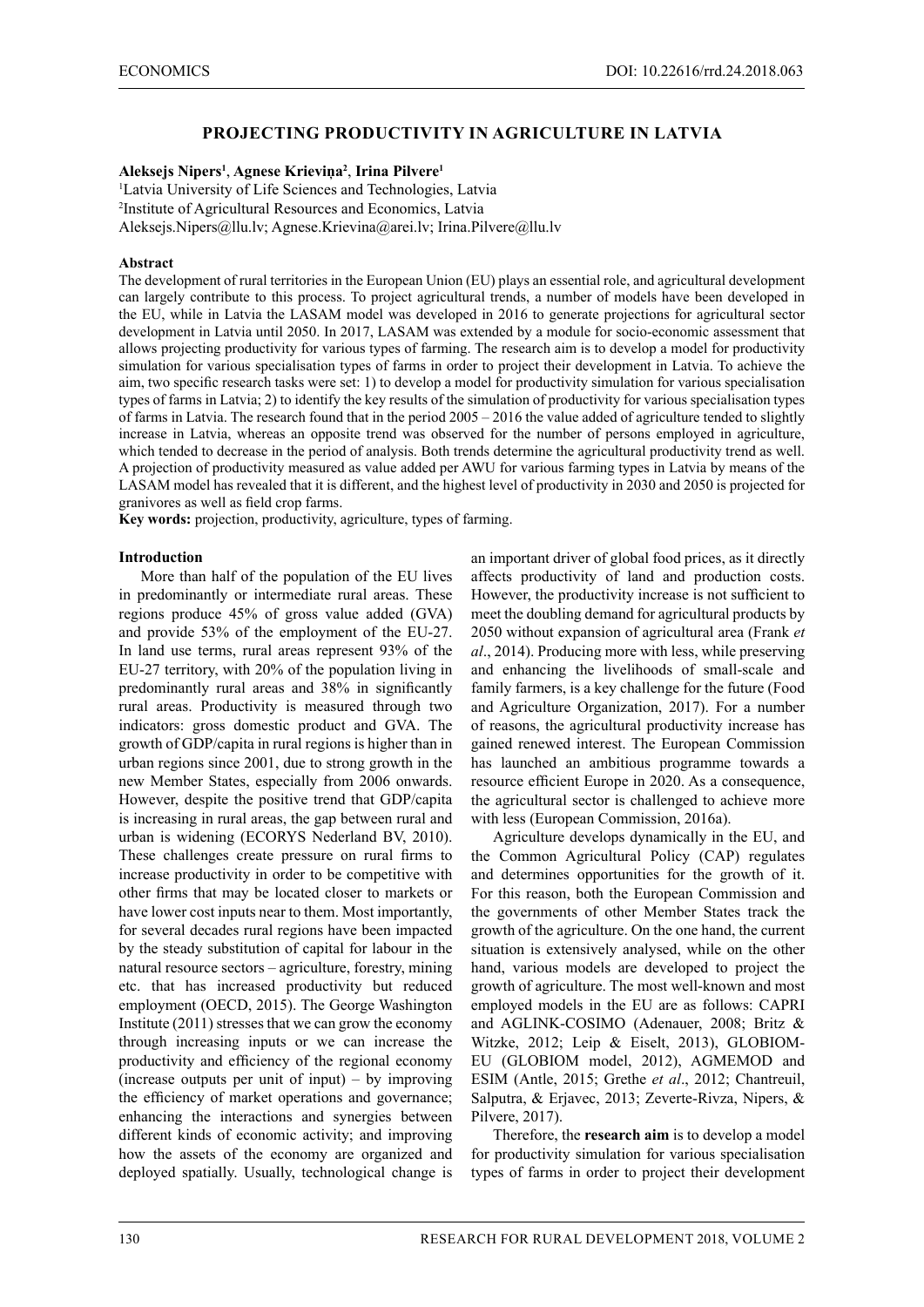in Latvia. To achieve the aim, two specific research tasks were set: 1) to develop a model for productivity simulation for various specialisation types of farms in Latvia; 2) to identify the key results of the simulation of productivity for various specialisation types of farms in Latvia.

The **object of the research** is productivity on farms of various types of farming.

### **Materials and Methods**

To generate projections for agricultural sector development in Latvia until 2050, Latvia University of Agriculture developed the LASAM model in 2016. LASAM is an econometric, recursive, dynamic, multi-period scenario model, which can also simulate GHG emissions. Most of the estimations within the model are done by performing linear regression, the regression models are evaluated by their statistical significance and the coefficient of determination (Nipers, Pilvere, & Zeverte-Rivza, 2017). In 2017, the LASAM model was extended by a module for socioeconomic assessment that allows not only projecting and assessing the effects of policy measures on physical quantities produced in agriculture and its sectors but also analysing socio-economic effects (Zinātniskā pētījuma Lauksaimniecības …, 2017). The present research shows a projection of productivity in agriculture.

Value added in the agricultural sector divided by size of the agricultural labour force should be an appropriate measure of agricultural productivity (Dorward, 2013). Value added is the value of output minus the value of goods and services used up in the production. Value added shows an increase in the market value of a product (Centrālā statistikas pārvalde, 2017a) that has arisen in the result of an economic activity. The value of goods and services used in the production for consumption, excluding fixed assets, the consumption of which is accounted for as fixed capital consumption, represents intermediate consumption (Centrālā statistikas pārvalde, 2017b).

Value added (at producer prices, excluding subsidies) and employment data for various types of farming were acquired or calculated for the period 2005 – 2015 in Latvia from Farm Accountancy Data Network (FADN) (Datu bāze par.., 2016). Labour input in agriculture is measured in annual work units (AWU). One AWU corresponds to the work performed by one person who is occupied on an agricultural holding on a full-time basis (Eurostat, 2017b). An AWU is measured in man-years, and it is equal to 1840 hours (Institute of Agricultural Resources and Economics, 2017). The FADN is an instrument for evaluating the income of agricultural holdings and the impacts of the CAP. The rules applied aim to provide representative data for three criteria: region, economic size and type

of farming. Types of farming at the level of the EU are: 1) field crops; 2) horticulture; 3) wine; 4) other permanent crops; 5) milk; 6) other grazing livestock; 7) granivores (pigs and poultry); 8) mixed (European Commission, 2017). Six of the above-mentioned types of farms are the most important for Latvia (excluding wine and mixed farming). The present research made a projection of productivity for five types of farming, as it was not possible to perform accurate projection calculations for other grazing livestock because this type of farms featured a very high level of intermediate consumption (in 2013-2015, 1.006, 0.974 and 0.925, respectively), while the projection of value added was performed without considering support payments (Zinātniskā pētījuma Lauksaimniecības …, 2017).

#### **Results and Discussion**

*Development of the model for productivity simulation for farms of various specialisation types in Latvia*

The model computes *value added per person employed* based on FADN data on farms broken down by the specialisation type: field crops, vegetables, permanent crops, milk, as well as granivores (pigs and poultry).

A projection of value added per person employed by type of farming was made based on the projection of future value added per person employed, the present value of which was acquired from the FADN database.

A projection of value added per person employed for specialised *field crop farms* was made exogenously by analysing and comparing with the levels of other EU Member States.

A projection of value added per person employed for specialised *vegetable farms* was made based on a trend equation:

vegf VA\_AWU\_vegfspec\_reg<-lm(vegf\_VA\_ AWU vegfspec  $\sim$  vegf VA AWU vegfspec trend) (1),

where vegf VA AWU vegfspec – value added per person employed in specialised vegetable farms;

vegf VA AWU vegfspec trend – trend.

The intercept of the regression equation was computed at 3.66596, coefficient 0.84895, p=0.000 (Table 1).

A projection of value added per person employed for specialised *permanent crops farms* was made based on a trend equation:

fr\_VA\_AWU\_frspec\_reg<-lm(fr\_VA\_AWU\_ frspec  $\sim$  fr VA AWU frspec trend) (2),

where fr\_VA\_AWU\_frspec – value added per employed person for specialised permanent crop farms;

fr\_VA\_AWU\_frspec\_trend – trend.

The intercept of the regression equation was computed at  $1.5469$ , coefficient  $0.5125$ ,  $p=0.029$ (Table 1).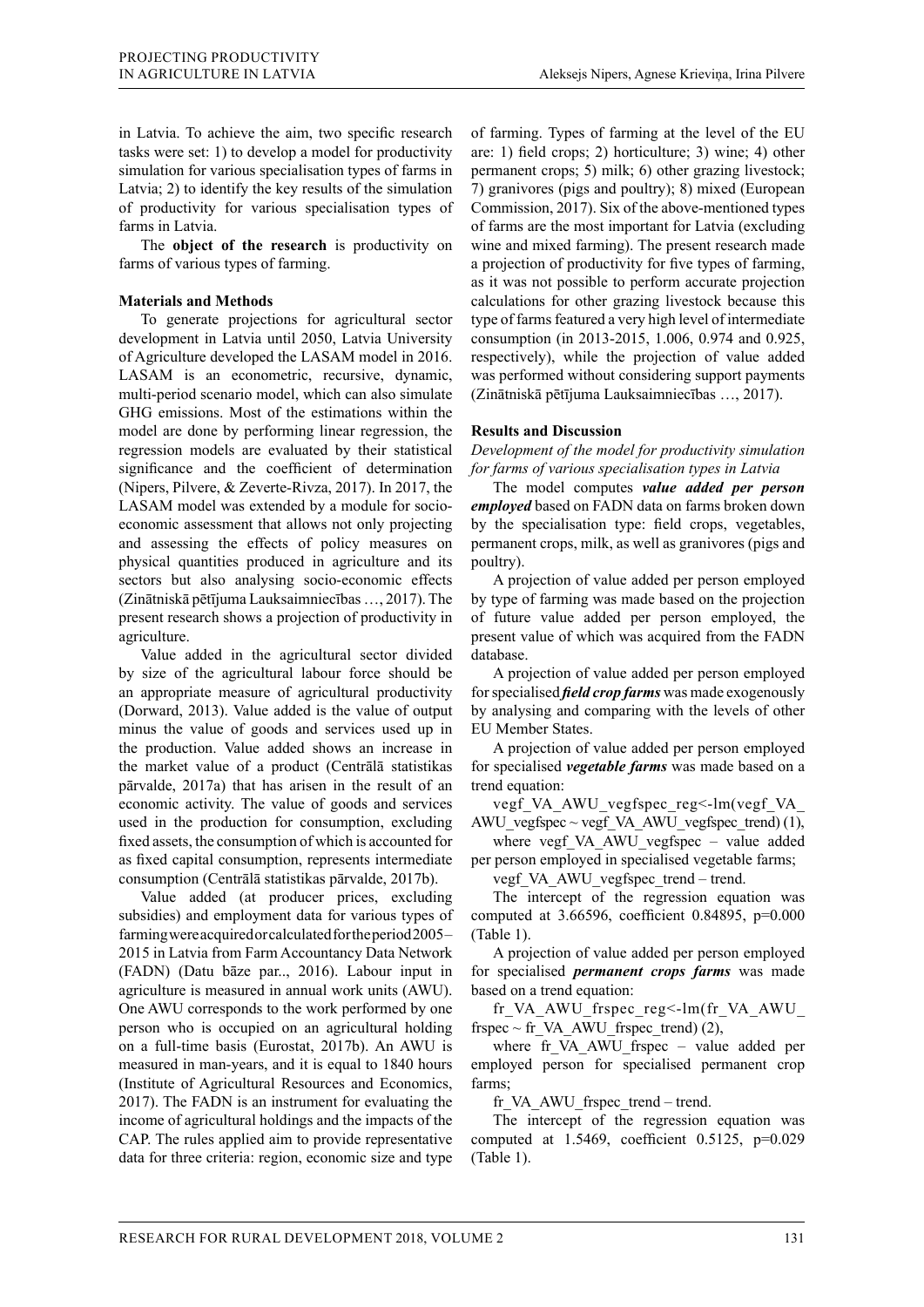Table 1

### **Parameters of the regression equation for specialised vegetable and permanent crop farms in Latvia in 2015**

| Parameters of the regression equation                   |                                                         |
|---------------------------------------------------------|---------------------------------------------------------|
| Vegetable farms                                         | Permanent crop farms                                    |
| Coefficients:                                           | Coefficients:                                           |
| Estimate Std. Error                                     | Estimate Std. Error t value                             |
| 3.66596 0.49764                                         | (Intercept) 1.5469 0.5957 2.597                         |
| (Intercept)                                             | fr VA AWU frspec trend $0.5125$ 0.1530 3.350            |
| vegf VA AWU_vegfspec_trend 0.84895 0.07337              | $Pr(>\vert t \vert)$                                    |
| t value $Pr(\ge  t )$                                   | $0.0603$ .                                              |
| (Intercept) 7.367 4.25e-05 ***                          | (Intercept)                                             |
| vegf VA AWU vegfspec trend 11.570 1.05e-06 ***          | fr VA AWU frspec trend $0.0286*$                        |
| Signif. codes:                                          | Signif. codes:                                          |
| $0$ '***' $0.001$ '**' $0.01$ '*' $0.05$ '.' $0.1$ ' '1 | $0$ '***' $0.001$ '**' $0.01$ '*' $0.05$ '.' $0.1$ ' '1 |
| Residual standard error: 0.7695 on 9 degrees of freedom | Residual standard error: 0.6399 on 4 degrees of freedom |
| Multiple R-squared: 0.937, Adjusted R-squared: 0.93     | Multiple R-squared: 0.7373, Adjusted R-squared: 0.6716  |
| F-statistic: $133.9$ on 1 and 9 DF, p-value: $1.05e-06$ | F-statistic: 11.22 on 1 and 4 DF, p-value: 0.02856      |

Source: authors' calculations based on Datu bāze par …, 2016; Zinātniskā pētījuma Lauksaimniecības …, 2017.

A projection of value added per person employed for specialised *dairy farms* was made exogenously by analysing and comparing with the levels of other EU Member States.

A projection of target value added per person employed for specialised *granivore farms* was made based on a trend equation:

pp\_VA\_AWU\_ppspec\_reg<-lm(pp\_VA\_AWU\_  $ppspec \sim pp_VA_AWU_ppspec_trend$  (3),

where pp\_VA\_AWU\_ppspec – value added per person employed for specialised granivore farms;

pp\_VA\_AWU\_ppspec\_trend – trend.

The intercept of the regression equation was computed at  $6.571$ , coefficient 1.407,  $p=0.003$ . The target value added acquired was exogenously equalised.

### *Key results of the simulation of productivity on farms of various specialisation types in Latvia*

The EU-28 average farm net value added decreased by 5.8% from 2012 to 2013, mainly due to the increase in the agricultural input costs (linked mainly to the increased costs of feeding stuffs and crop protection), while output value remained nearly

unchanged (-1.3%). The average farm net value added per annual work unit decreased by 4.6%, from EUR 19 000 in 2012 to EUR 18100 in 2013. On average, farms specialised in granivores, field crops, wine, milk and horticulture had the highest farm net value added per AWU, while the farm net value added per AWU of farms specialised in other permanent crops, grazing livestock (other than milk) and mixed activities remained below the EU-28 average (European Commission, 2016b). It has to be noted that farm net value added, which is a standard FADN indicator, slightly differs from the indicator used in the LASAM model (output minus intermediate consumption), yet development trends are possible to identify. Farm net value added takes into account subsidies and depreciation, while the LASAM model used derivative indicators in order to project the farm development easier.

According to the data from the Economic Accounts for Agriculture (EAA), a satellite account of the European system of national and regional accounts, adapted to the specific nature of the agricultural sector, providing complementary information and concepts (Eurostat, 2017a), in the period 2005 – 2016 in Latvia

Table 2

#### **Parameters of the regression equation for specialised granivore farms in Latvia in 2015**

| Parameters of the regression equation                                                                                                                                                                                  |                                                                                                                                                                                                                                                     |
|------------------------------------------------------------------------------------------------------------------------------------------------------------------------------------------------------------------------|-----------------------------------------------------------------------------------------------------------------------------------------------------------------------------------------------------------------------------------------------------|
| Coefficients:<br>Estimate Std. Error t value<br>6.571 2.394 2.744<br>(Intercept)<br>pp VA AWU ppspec trend 1.407 0.353 3.984<br>$Pr(>\vert t \vert)$<br>$0.02268*$<br>(Intercept)<br>pp_VA_AWU_ppspec_trend 0.00319 ** | Signif. codes:<br>$0$ '***' $0.001$ '**' $0.01$ '*' $0.05$ '.' $0.1$ ' '1<br>Residual standard error: 3.703 on 9 degrees of freedom<br>Multiple R-squared: 0.6382, Adjusted R-squared: 0.598<br>F-statistic: 15.87 on 1 and 9 DF, p-value: 0.003185 |

Source: authors' calculations based on Datu bāze par …, 2016; Zinātniskā pētījuma Lauksaimniecības …, 2017.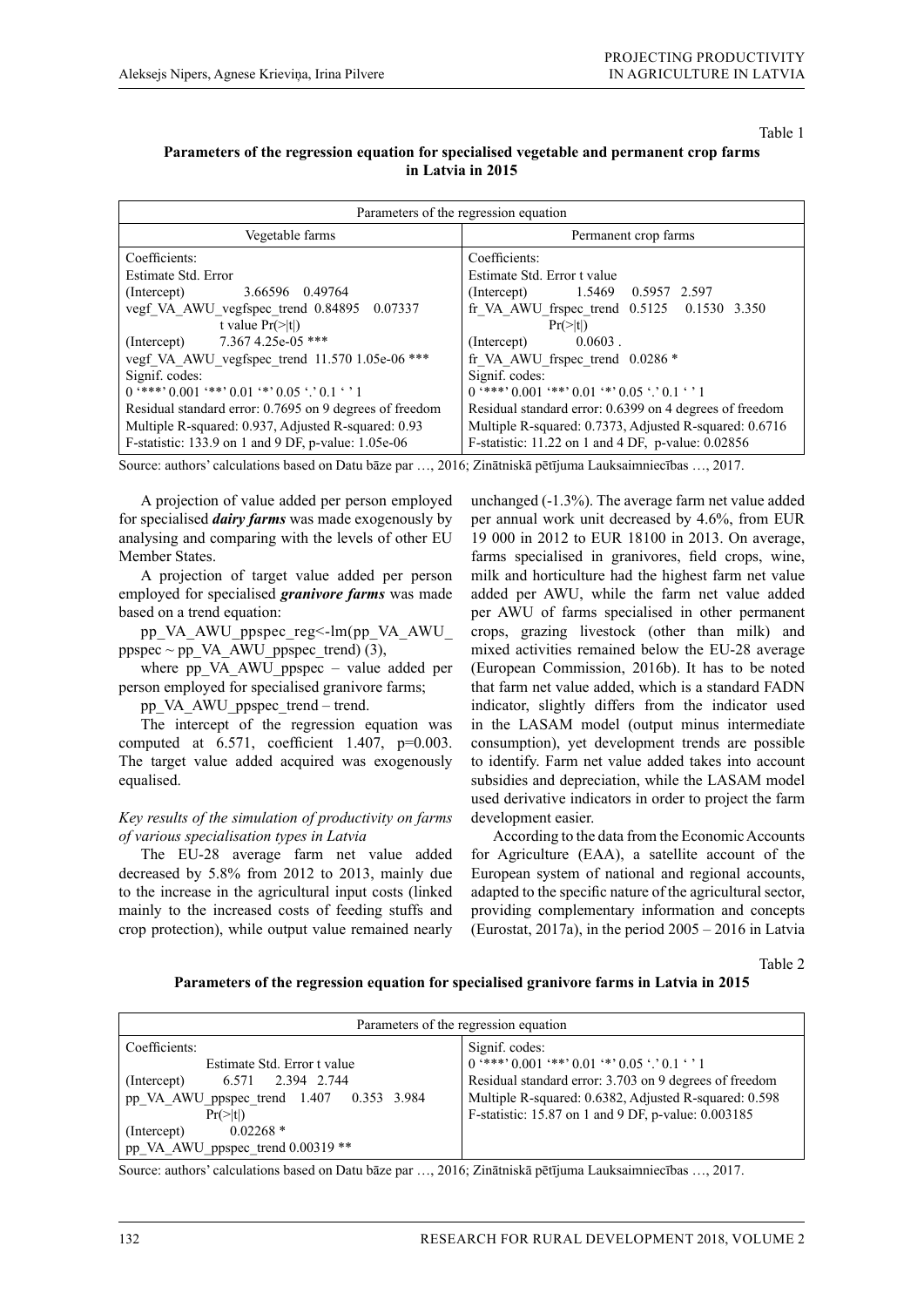

Source: Eurostat, 2017c.

Figure 1. Value added of the agricultural industry and the number of persons employed in agriculture in Latvia in the period 2005 – 2016.

the value added of agricultural industry (at basic prices, including subsidies on agricultural products) increased from EUR 280 to 333 million (19% increase), accounting for 2.2% and 1.4% of the total value added of the national economy and indicating a decrease in the significance of the agriculture in terms of value added and its share in GDP (Figure 1). The highest value added was reported in 2015 – EUR 400 million, while the lowest was during the global financial crisis in 2009 and 2010 – EUR 216 and 236 million, respectively. As regards agricultural employment, the number of employed persons in the analysed period decreased from 138 thousand in 2005 to 76 thousand In 2016, or by 45%. Nevertheless, the number of employees in agriculture still makes up a significant share in the total number of employees in

Latvia – almost 9%, which results in a considerably lower labour productivity level than in the national economy as a whole (authors' calculations based on LR Zemkopības ministrija, 2008; 2011; 2014; 2017). At a relatively steady volume of value added in recent years and a fast decrease in the number of persons employed in agriculture, the productivity level measured as value added per person employed gradually increased from EUR 2029 in 2005 to EUR 4382 in 2016 (2.2-fold increase), yet it still considerably falls behind the EU-28 average, which indicates opportunities for growth in the future.

For the needs of the simulation, value added at producer prices (support payments excluded) was used to compute the volume of value added per AWU in agriculture. The projection was made based



Source: authors' calculations based on Datu bāze par …, Zinātniskā pētījuma Lauksaimniecības …, 2017.

Figure 2. Value added per AWU on specialised field crop farms in the period 2005 – 2015 and a projection of it in Latvia in the period 2016 – 2050, EUR thou.

Figure 3. Value added per AWU on specialised vegetable farms in the period 2005 – 2015 and a projection of it in Latvia in the period 2016 – 2050, EUR thou.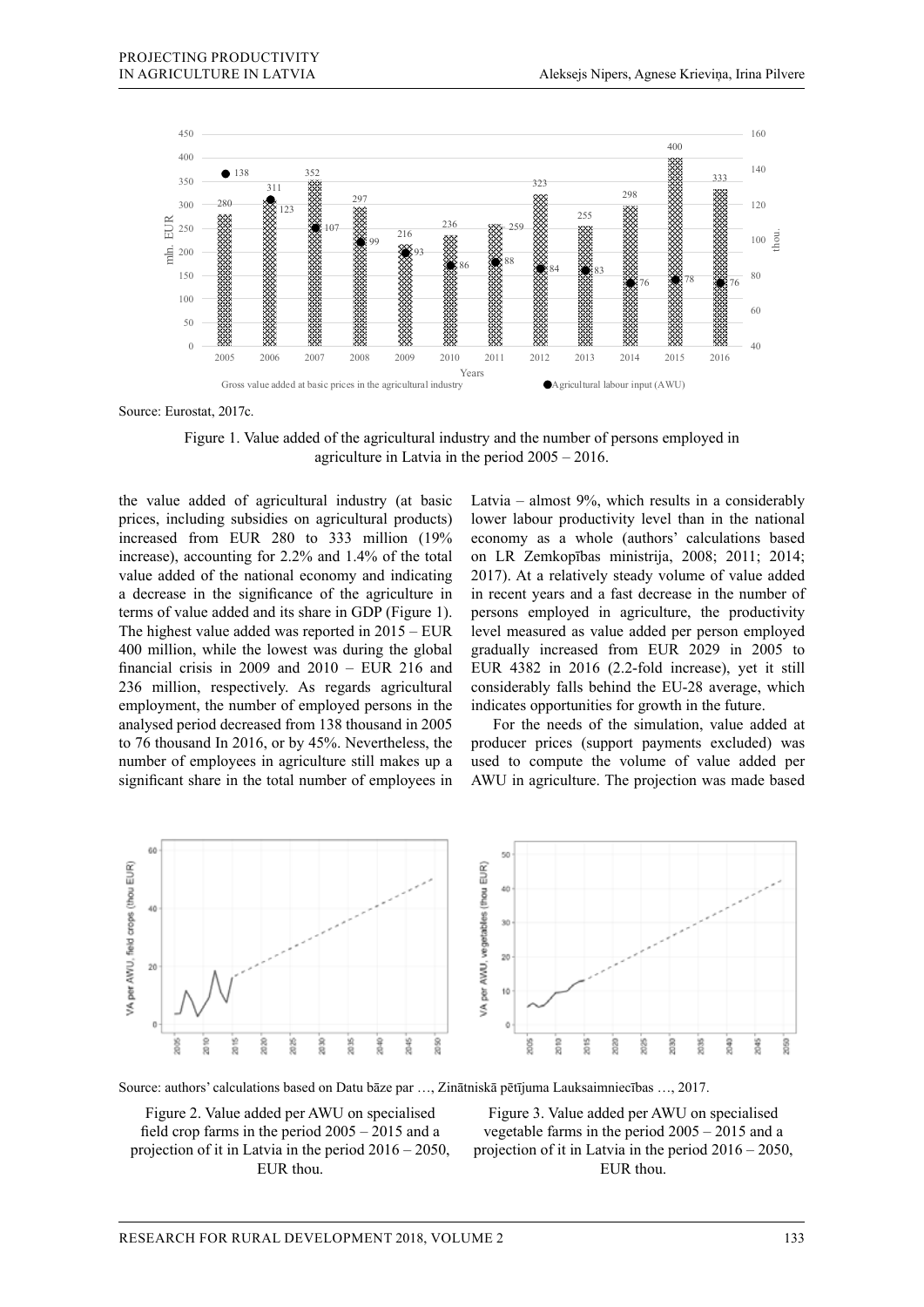

Source: authors' calculations based on Datu bāze par …, Zinātniskā pētījuma Lauksaimniecības …, 2017.

Figure 4. Value added per AWU on specialised permanent crop farms in the period 2005 – 2015 and a projection of it in Latvia in the period 2016 – 2050, EUR thou.

on the FADN data, analysing the farms by their specialisation type.

The productivity is projected to considerably increase on specialised *field crop farms* owing to the farm concentration and intensification of the agricultural production. The value added per person employed is projected to reach EUR 31 thousand in 2030 and EUR 50.5 thousand in 2050, which is 69% and 2.8 times more than in 2017 (i.e. EUR 18.3 thousand) (Figure 2).

For comparison, in 2015 the value added per person employed on specialised field crop farms in other countries was significantly higher: EUR 41.2 thousand in Germany and Sweden, also EUR 38.0 thousand in Ireland and even EUR 93.3 thousand in the Netherlands (Zinātniskā pētījuma Lauksaimniecības …, 2017). This means that a value added of EUR 50.5 thousand per person employed is an achievable target for field crop farms in Latvia.

Specialised *vegetable farms* demonstrated a steady increase in value added per person employed, and a similar increase is projected in the period up to 2050 (Figure 3). The current value added level in Latvia lags behind those in other EU Member States; for example, the value added per person employed in Germany was EUR 32.8 thousand, in the Netherlands – EUR 66.3 thousand (Zinātniskā pētījuma Lauksaimniecības …, 2017). According to the projections produced by the LASAM model, the value added per person employed on specialised vegetable farms is expected to increase from EUR 14.7 thousand in 2017 to EUR 42.7 thousand in 2050 (2.9-fold increase). A considerable increase in productivity is projected for 2030 too – up to EUR 25.7 thousand per person employed (+75% in comparison with 2017).

According to the projections, the value added per person employed on specialised *permanent crop*  Figure 5. Value added per AWU on specialised dairy farms in the period 2005 – 2015 and a projection of it in Latvia in the period 2016 – 2050, EUR thou.

*farms* also has an increasing tendency (Figure 4). In 2017, the value added per person employed on specialised fruit farms was only EUR 5.6 thousand; it will increase to EUR 12.3 thousand in 2030 and to EUR 22.6 thousand in 2050 (4-fold increase in comparison with 2017).

In 2015, for comparison, the value added per person employed on specialised permanent crop farms in Germany was EUR 30.3 thousand and in Denmark – EUR 66.1 thousand (Zinātniskā pētījuma Lauksaimniecības …, 2017).

According to the projections for dairy farming, an increase in productivity on specialised *dairy farms* is expected as well (Figure 5). However, unlike the trend in the value-added of the dairy sector, the value added per person employed is projected to increase after 2030, too, which will be promoted by production intensification. The projected increase in value added per person employed in the dairy farming is significant, as the current productivity level is low. In Latvia, it is projected to reach EUR 16 thousand in 2030 and EUR 40 thousand in 2050, which is 3 and 7.8 times higher than in 2017 (i.e. EUR 5.1 thousand).

For comparison, in 2015 the value added per person employed on specialised dairy farms in Germany was EUR 32.5 thousand, in Sweden – EUR 37.1 thousand, in Ireland – EUR 45.8 thousand, while in Denmark – even EUR 69.9 thousand (Zinātniskā pētījuma Lauksaimniecības …, 2017).

Large intensive farms dominate among specialised *granivore farms* in Latvia; for this reason, a persistent increase in productivity is projected for this industry (Figure 6). Compared with EUR 22.5 thousand in 2017, the value added per person employed is projected to increase to EUR 45.3 thousand in 2030 (2-fold increase) and to EUR 67.7 thousand by 2050 (3-fold increase).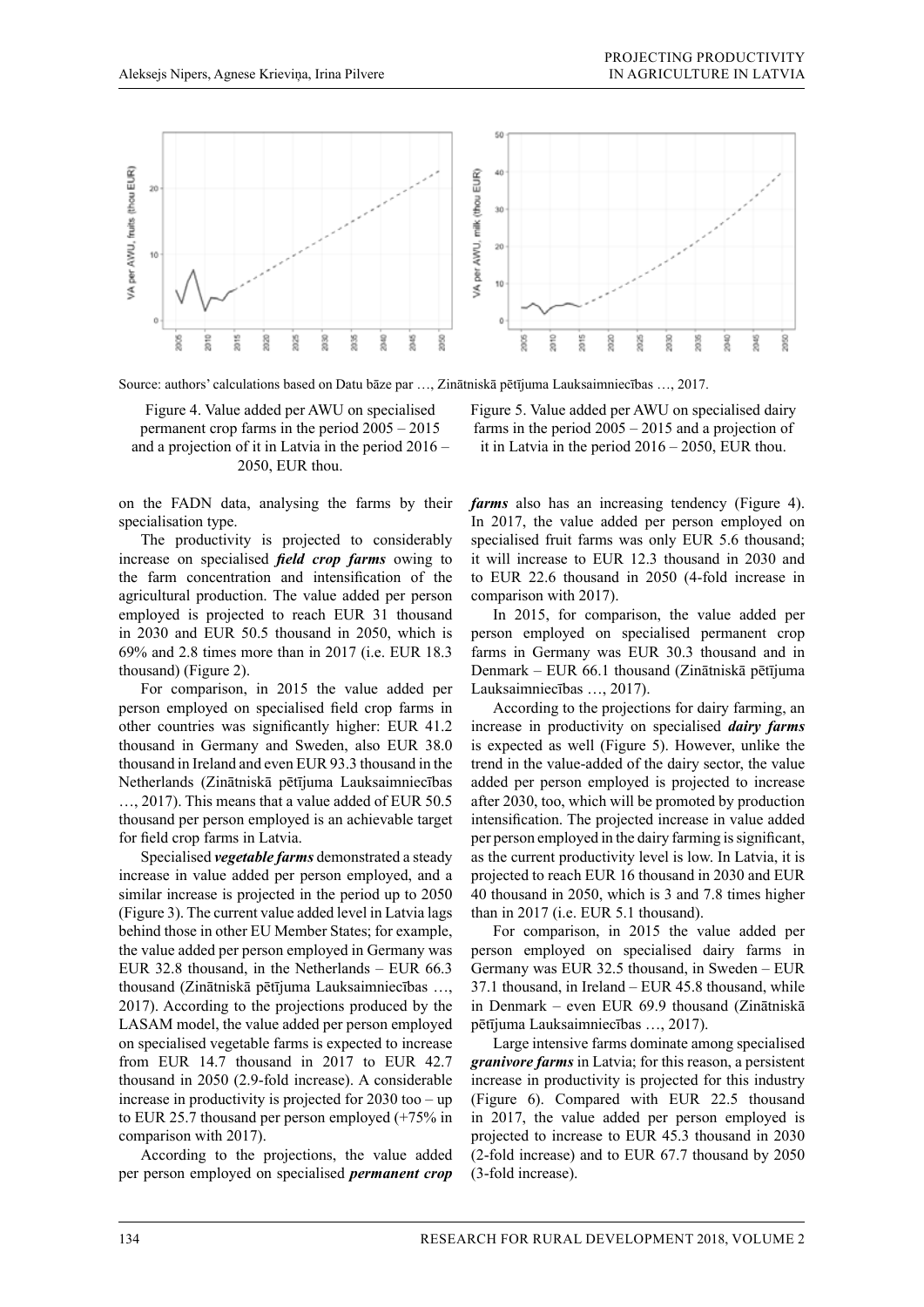

Source: authors' calculations based on Datu bāze par …, 2016; Eurostat, 2017c; Zinātniskā pētījuma Lauksaimniecības …, 2017.

Figure 6. Value added per AWU on specialised granivore farms in the period 2005 – 2015 and a projection of it in Latvia in the period 2016 – 2050, EUR thou.

In other countries, the value added per person employed on the farms of this specialisation type is relatively high. In 2015, it was EUR 41.3 thousand in Germany, EUR 74.8 thousand in Sweden, and EUR 83.0 thousand in Denmark (Zinātniskā pētījuma Lauksaimniecības …, 2017).

The present and future increase trend of value added per person employed in Latvia is accompanied by decreasing agricultural employment. A similar situation is observed also in the EU as a whole where output growth has been achieved in a context of a shrinking workforce. Since 2005, the volume of agricultural output has increased by about 6%, but this number is quite volatile given the economic, agronomic and climatic uncertainties characterizing agriculture. Between 2005 and 2015, the total workforce in agriculture declined with about 25% to around 9.6 million full time equivalents, in line with the restructuring in the direction of fewer, but larger farms (European Commission, 2016).

### **Conclusions**

- 1. A number of models are employed to make projections for agriculture. In 2016 in Latvia, the LASAM model was developed to generate projections for agricultural sector developments in Latvia until 2050. In 2017, LASAM was extended by a module for socio-economic assessment that allows projecting productivity for various specialisation types of agricultural holdings.
- 2. The value added of agriculture increased by 19% in Latvia in the period  $2005 - 2016$ . In 2016, it was 17% lower than in 2015 – the highest level reached in the period of analysis, yet the share of agriculture in the value added of the national economy decreased. The number of persons

employed in agriculture in the period of analysis persistently decreased – from 138 thousand in 2005 to 76 thousand in  $2016 -$  or by  $45\%$ , yet it still makes up a significant share in the total number of employees in Latvia – almost 9%. This trend contributes to increases in productivity in agriculture.

- 3. A projection of productivity measured as value added per AWU for farms of various specialisation types in Latvia revealed that the productivity varies, and it is affected by the currently achieved productivity level and the factors affecting the industry, yet there are prospects for an increase in productivity for the farms of all types:
	- $\checkmark$  productivity of specialised field crop farms is projected to increase to EUR 31 thousand in 2030 and EUR 50.5 thousand in 2050;
	- $\checkmark$  productivity of specialised vegetable farms is projected to increase to EUR 25.7 thousand in 2030 and EUR 42.7 thousand in 2050;
	- $\checkmark$  productivity of specialised permanent crop farms is projected to increase to EUR 12.3 thousand in 2030 and EUR 22.6 thousand in 2050;
	- productivity of specialised dairy farms is projected to increase to EUR 16 thousand in 2030 and EUR 40 thousand in 2050;
	- $\checkmark$  productivity of specialised granivore farms is projected to increase to EUR 45.3 thousand in 2030 and EUR 67.7 thousand in 2050.

### **Acknowledgements**

The research was promoted with the support of the project of the Ministry of Agriculture of the Republic of Latvia "Forecasting of Agricultural Development and the Designing of Scenarios for Policies until 2050", agreement No. 17-100-INV17-5-000023.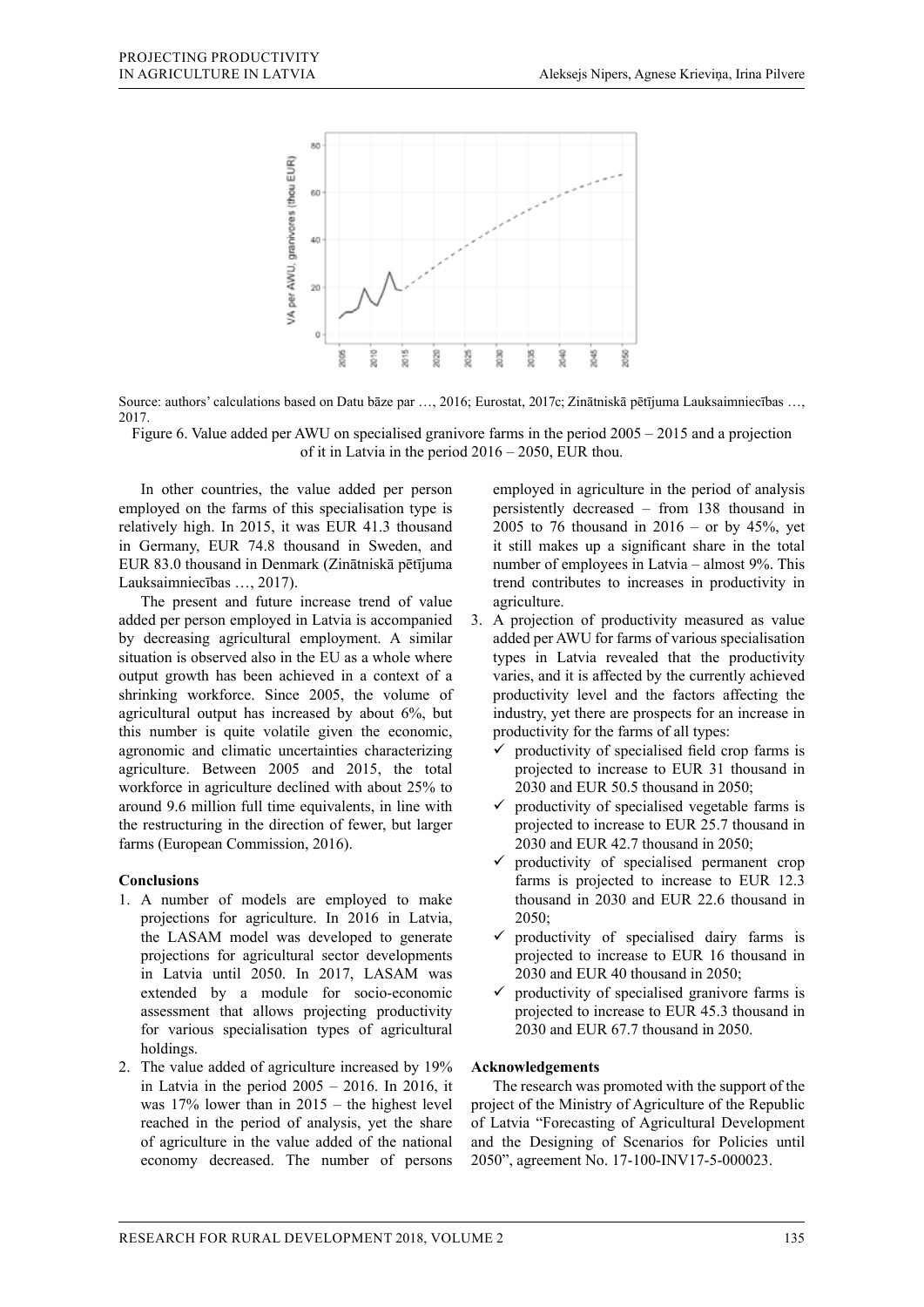# **References**

- 1. Adenauer, M. (2008). CAPRI versus AGLINK-COSIMO Two Partial Equilibrium Models Two Baseline Approaches. 12th Congress of the European Association of Agricultural Economists – EAAE 2008, p. 4.
- 2. Antle, J.M., Basso, B.O., Conant, R.T., Godfray, C., Jones, J.W., Herrero, M., Howitt, R.E., Keating, B.A., Munoz-Carpena, R., Rosenzweig, C., Tittonell, P., & Wheeler, T.R. (2015). Model Design, Improvement and Implementation. In: Towards a New Generation of Agricultural System Models, Data, and Knowledge Products. Model Design, Improvement and Implementation, 31 January 2015, pp. 63 – 89.
- 3. Antle, J.M., Jones, J.W., & Rosenzweig, C. (2015). Towards a New Generation of Agricultural System Models, Data, and Knowledge Products: Introduction. AgMIP, pp. 1–8. Retrieved January 4, 2018, from: http://goo.gl/MjNjHy.
- 4. Britz, W., & Witzke, H.P. (2012). CAPRI Model Documentation 2012. In: CAPRI Model Documentation 2012, Bonn, University of Bonn.
- 5. Centrālā statistikas pārvalde (2017a). Pievienotā vērtība (uzņēmējdarbības rādītāji) (Central Statistical Bureau. Value Added (structural business indicators)). Retrieved January 8, 2018, from: http://www.csb. gov.lv/statistikas-temas/termini/pievienota-vertiba-uznemejdarbibas-raditaji-37018.html. (in Latvian).
- 6. Centrālā statistikas pārvalde (2017b). Starppatēriņš (Central Statistical Bureau. Intermediate Consumption). Retrieved January 6, 2018, from: http://www.csb.gov.lv/statistikas-temas/termini/starppaterins-34386. html. (in Latvian).
- 7. Chantreuil, F., Salputra, G., & Erjavec, E. (2013). Market Analysis of Direct Payment Options for New EU Member States Using the AGMEMOD Partial Equilibrium Modelling Tool. Outlook on AGRICULTURE, Vol. 42, No 1, pp. 33–40. DOI: 10.5367/oa.2013.0111.
- 8. Datu bāze par SUDAT saimniecībām (2016). Nepublicēts resurss (Database to FADN farms. Unpublished resource). (in Latvian).
- 9. Dorward, A. (2013). Agricultural labour productivity, food prices and sustainable development impacts and indicators. Food Policy, No 39, pp. 40–50.
- 10. ECORYS Nederland BV (2010). Study on Employment, Growth and Innovation in Rural Areas (SEGIRA). Main report, Rotterdam, 8 December 2010285 p.
- 11. European Commission (2016a). Productivity in EU agriculture slowly but steadily growing. EU Agricultural Markets Briefs, No 10, December 2016, 19 p.
- 12. European Commission (2016b). EU Farm Economics Overview based on 2013 FADN data.
- 13. European Commission (2017). The Farm Accountancy Data Network. Concept of FADN. Retrieved January 14, 2018, from: http://ec.europa.eu/agriculture/rica/diffusion\_en.cfm#sg.
- 14. Eurostat (2017a). Glossary: Economic accounts for agriculture (EAA)
- 15. Eurostat (2017b). Glossary: Annual work unit (AWU). Retrieved January 12, 2018, from: http://ec.europa. eu/eurostat/statistics-explained/index.php/Glossary:Annual\_work\_unit\_(AWU).
- 16. Eurostat (2017c). Agriculture. Data. Database. Economic accounts for agriculture (aact\_eaa; aact\_ali; aact\_ uv). Retrieved October 12, 2017, from: http://ec.europa.eu/eurostat/web/agriculture/data/database.
- 17. Food and Agriculture Organization of the United Nations (2017). The future of food and agriculture Trends and challenges. Rome, 180 p.
- 18. Frank, S., Witzke, P., Zimmermann, A., Havlik, P., & Ciaian, P. (2014). Climate Change Impacts on European Agriculture: A Multi Model Perspective. In: EAAE 2014 Congress Proceedings: Agri-Food and Rural Innovations for Healthier Societies, 26–29 August, 2014, Ljubljana, Slovenia, p. 15.
- 19. George Washington Institute of Public Policy and RW Ventures, LLC (2011). Implementing Regionalism: Connecting Emerging Theory and Practice to Inform Economic Development, November 2011, 248 p.
- 20. GLOBIOM model (2012). European Commission, Climate Analysis Models. Retrieved January 12, 2017, from: https://ec.europa.eu/clima/sites/clima/files/strategies/analysis/models/docs/globiom\_en.pdf.
- 21. Grethe, H. (ed), Atavia, M., Banse, M., Boysen, O., Deppermann, A., & Nolt, S. (2012). European Simulation Model (ESIM): Documentation (Model Code, Parameterization, Database), 101 p.
- 22. Institute of Agricultural Resources and Economics (2017). AGRICULTURAL HOLDINGS. RESULTS OF ECONOMIC ANALYSIS 2016, FADN (Farm Accountancy Data Network of Latvia), Riga, 83 p.
- 23. Leip, A., & Eiselt, B. (2013). LUCAS and agri-environmental indicators for EU27, EC-JRC-IES EUROSTAT, 5 p.
- 24. LR Zemkopības ministrija (2008). Latvijas lauksaimniecība un lauki 2008 (Ministry of Agriculture of the Republic of Latvia. Agriculture and Rural Areas of Latvia 2008), 116 lpp. (in Latvian).
- 25. LR Zemkopības ministrija (2011). Latvijas lauksaimniecība 2011 (Ministry of Agriculture of the Republic of Latvia. Agriculture of Latvia 2012), 148 lpp. (in Latvian).